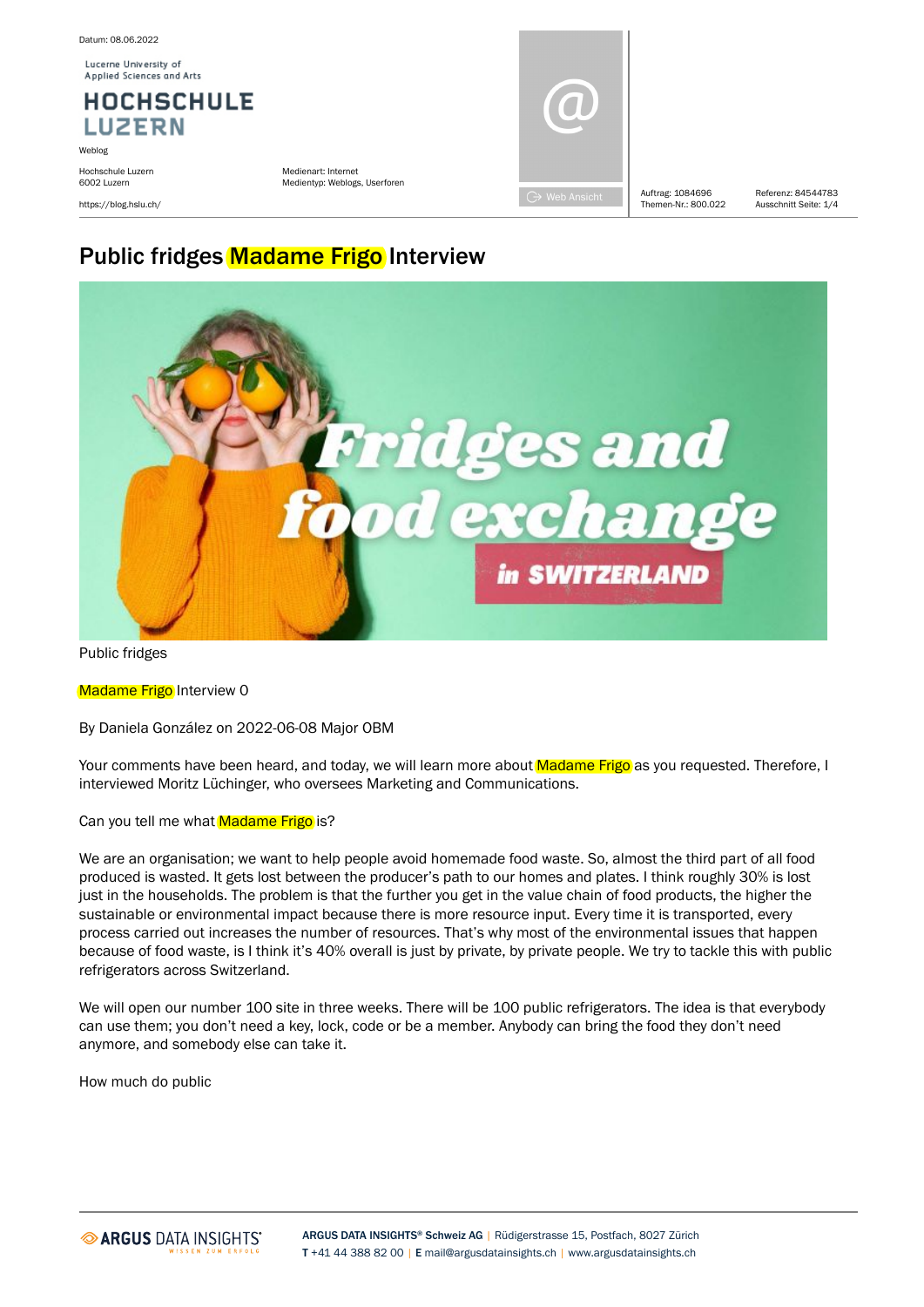Lucerne University of Applied Sciences and Arts

### **HOCHSCHULE LUZERN**

Weblog

Hochschule Luzern 6002 Luzern

https://blog.hslu.ch/

Medienart: Internet Medientyp: Weblogs, Userforen



Themen-Nr · 800.022

Auftrag: 1084696 Referenz: 84544783 Ausschnitt Seite: 2/4



Image source: migros-engagement.ch

We roughly count that last year, 2021, we saved around 150 tonnes of food with all our fridges. Indeed, in the coming weeks, we will publish our annual report and have more numbers there. Roughly 411 kilos per day were saved, like 1.6 tonnes per fridge yearly. And this year is going to be more because we have already opened almost 20 new locations this year.

What is required to install a public fridge?

We open a new fridge when somebody initiates it. People come to ask us if they can open a public fridge.

What we need are space, electricity and a team. You can open up a fridge yourself, but it is easier to have a team around you, so you share the responsibility. Easier to take shifts to take care of the public fridges and have someone to back you up. Three to five people to take care of the fridge. It needs to be cleaned, check what is inside, and take out the stuff that is not allowed. Because you can't just leave any food in public refrigerators: meat, fish, alcohol, and cooked meals are not allowed. It must always be clear when foods expire, and if they are, for example, dairy products, they must be sealed. You can't leave a leftover lasagna, but you can leave fruits, vegetables, bread, canned foods, a bag of pasta or anything closed.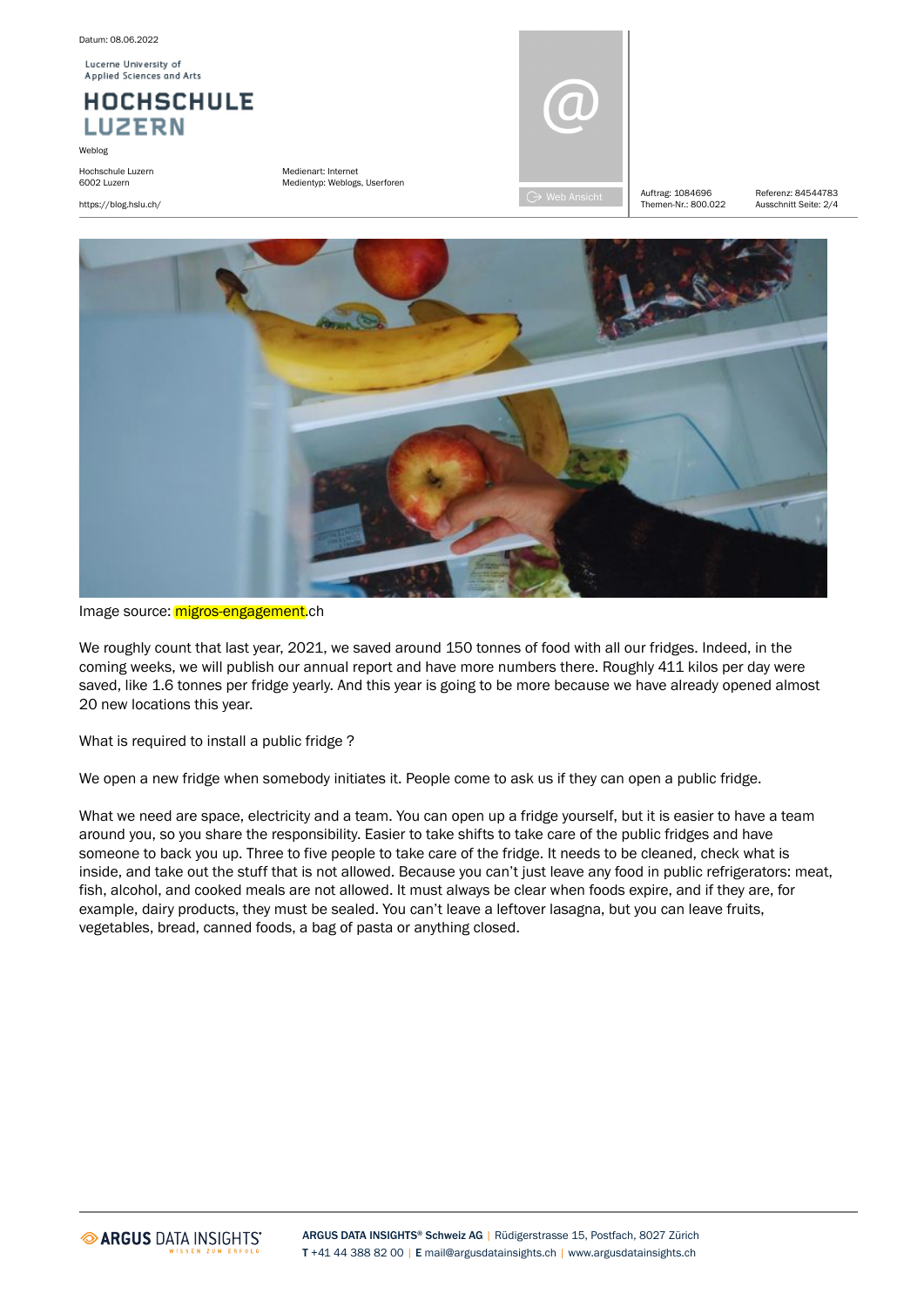Datum: 08.06.2022

Lucerne University of Applied Sciences and Arts

**HOCHSCHULE LUZERN** 

Weblog

Hochschule Luzern 6002 Luzern

https://blog.hslu.ch/

Medienart: Internet Medientyp: Weblogs, Userforen



Themen-Nr · 800.022 Auftrag: 1084696 Referenz: 84544783

Ausschnitt Seite: 3/4



Image source: publibike.ch

To install a fridge, we provide the fridge and its house, and we handle legal requirements or paperwork, but in the end, there are people responsible for the refrigerator. They take care of it, cleaning, checking the foodstuff that is not expired, the space and electricity.

It is about having a public refrigerator for the **community**. Usually, somebody thinks it would be nice to have a fridge in the neighbourhood, so they contact us. They have a team of volunteers, so we deliver the infrastructure and know-how and support them when the fridges are running. They become part of our network, but our volunteers handle the day-to-day activities related to the fridges, we have more than 400 hundred volunteers.

#### What would you tell yet ?

Madame Frigo is an effortless way to avoid food waste. If you are leaving for vacation and still have food in your fridge, you can make it available to somebody else. Is this idea of the everyday use of goods. Sometimes I just on my way home and I take a look into a public fridge, and I see particular fruit or vegetable, and it inspires me on what I would cook that evening, so I don't go and buy groceries; I cook what I found, it makes me creative. I take what is in there and cook, is an excellent way to reduce your food waste, and in the end, you can also save some money.

If I like Madame Frigo but don't have a fridge close, how can I help?

The easiest way to support us is being a team member volunteering. And if you can donate, we depend on donations to keep going. Donate a way to support the organisation.

Many thanks to Madame Frigo for the exciting exchange!

For more information about Madame Frigo and their fridges, visit their website: www.madamefrigo.ch

New to the blog? Don't miss my previous posts:

What is this blog about?: